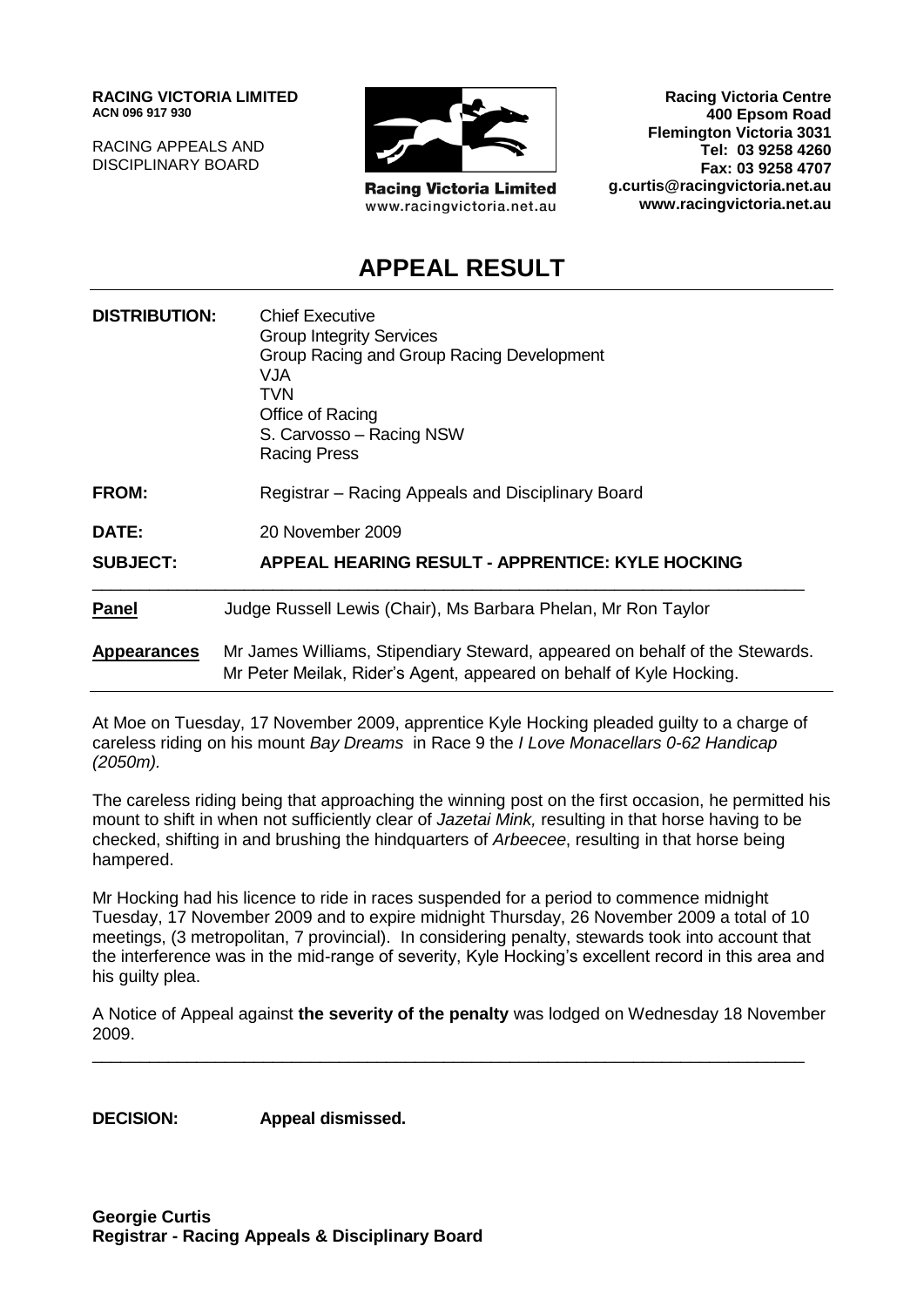# **TRANSCRIPT OF**

# **PROCEEDINGS**

### **RACING APPEALS AND DISCIPLINARY BOARD**

\_\_\_\_\_\_\_\_\_\_\_\_\_\_\_\_\_\_\_\_\_\_\_\_\_\_\_\_\_\_\_\_\_\_\_\_\_\_\_\_\_\_\_\_\_\_\_\_\_\_\_\_\_\_\_\_\_\_\_\_\_\_\_

## **HIS HONOUR JUDGE R.P.L. LEWIS, Chairman MS B. PHELAN MR R. TAYLOR**

**DECISION**

### **EXTRACT OF PROCEEDINGS**

## **IN THE MATTER OF THE I LOVE MONACELLARS 0-62 HANDICAP OVER 2050 METRES AT MOE ON 17/11/09**

### **APPRENTICE JOCKEY: KYLE HOCKING**

#### **MELBOURNE**

#### **FRIDAY, 20 NOVEMBER 2009**

MR J. WILLIAMS appeared on behalf of the Stewards

MR P. MEILAK appeared on behalf of the Appellant